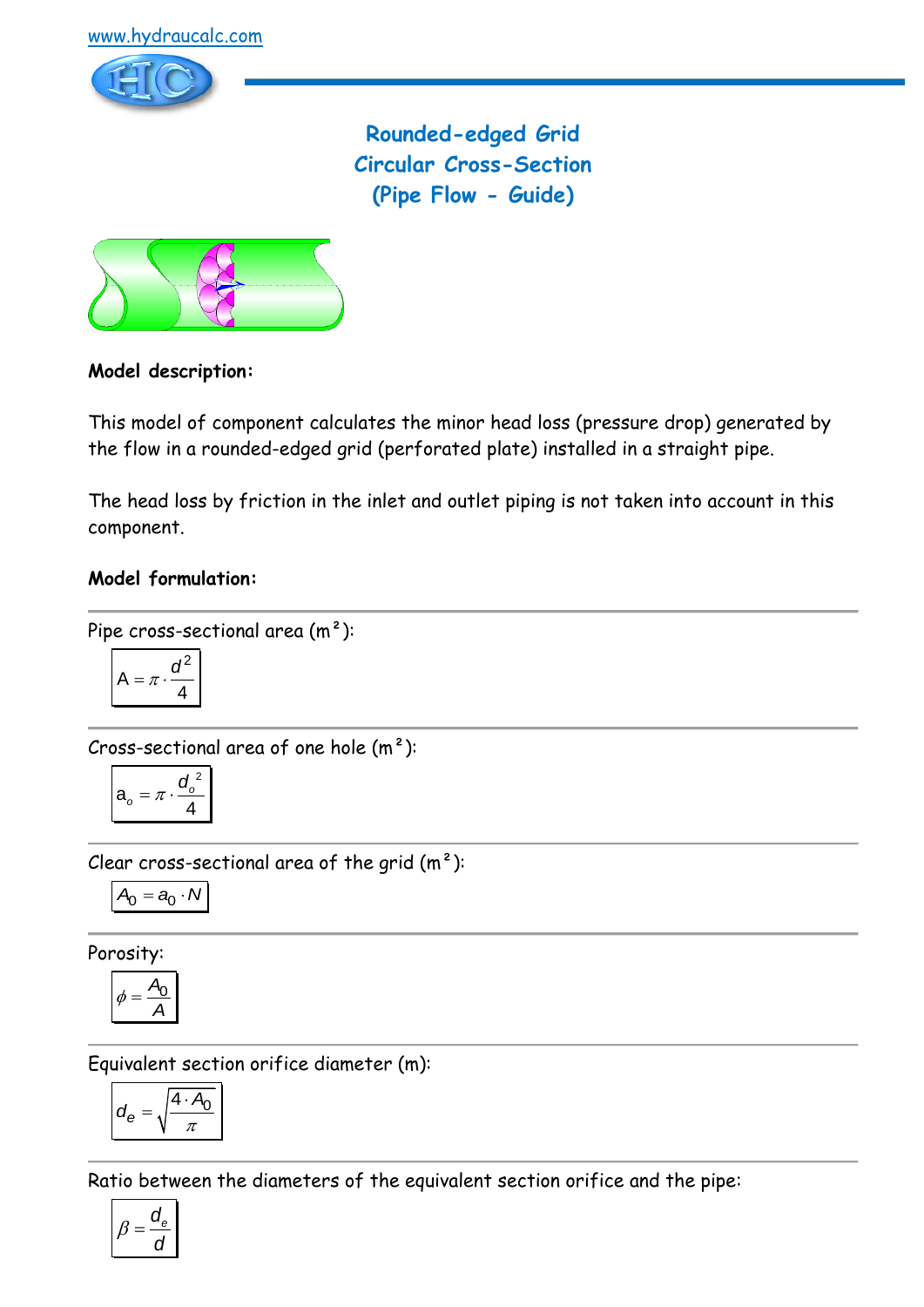Pipe velocity (m/s):

$$
V=\frac{Q}{A}
$$

Holes velocity (m/s):

$$
V_o = \frac{Q}{A_o}
$$

Mass flow rate (kg/s):

$$
G=Q\cdot \rho_m
$$

Reynolds number in pipe:

$$
N_{\text{Re}} = \frac{V \cdot d}{v}
$$

Reynolds number in holes:

$$
N_{\text{Re}_O} = \frac{V_o \cdot d_o}{v}
$$

Jet velocity ratio:

$$
\blacksquare\ r/d_e \leq 1
$$

$$
r/de ≤ 1
$$
  
\n
$$
\lambda = 1 + 0.622 \cdot \left[ 1 - 0.3 \cdot \sqrt{\frac{r}{de}} - 0.7 \cdot \frac{r}{de} \right]^{4} \cdot \left( 1 - 0.215 \cdot \beta^{2} - 0.785 \cdot \beta^{5} \right)
$$
\n[1]

([1] equation 13.7)



$$
\blacksquare r/d_e > 1
$$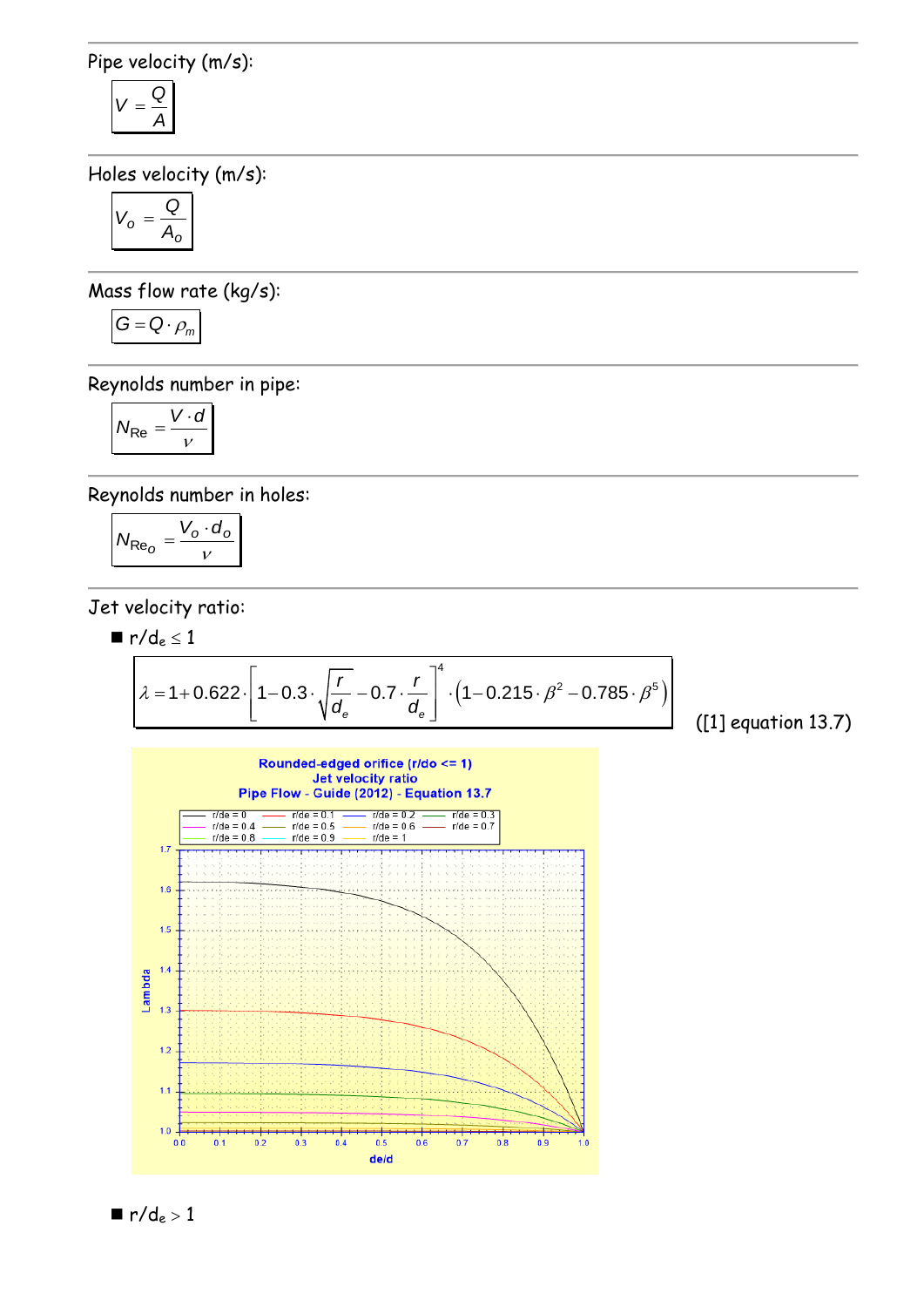$$
\boxed{\lambda = 1} \quad \text{(1] S 13.3.1)}
$$

Velocity in vena contracta:

$$
V_c=V_0\cdot\lambda
$$

Coefficient of local resistance:

erricient of local resistance:  
\n
$$
\mathbf{r}/d_e \le 1
$$
\n
$$
K_o = 0.0696 \cdot \left(1 - 0.569 \cdot \frac{r}{d_e}\right) \cdot \left(1 - \sqrt{\frac{r}{d_e}} \cdot \beta\right) \cdot \left(1 - \beta^5\right) \cdot \lambda^2 + \left(\lambda - \beta^2\right)^2
$$
\n
$$
(11)
$$

([1] equation 13.6)





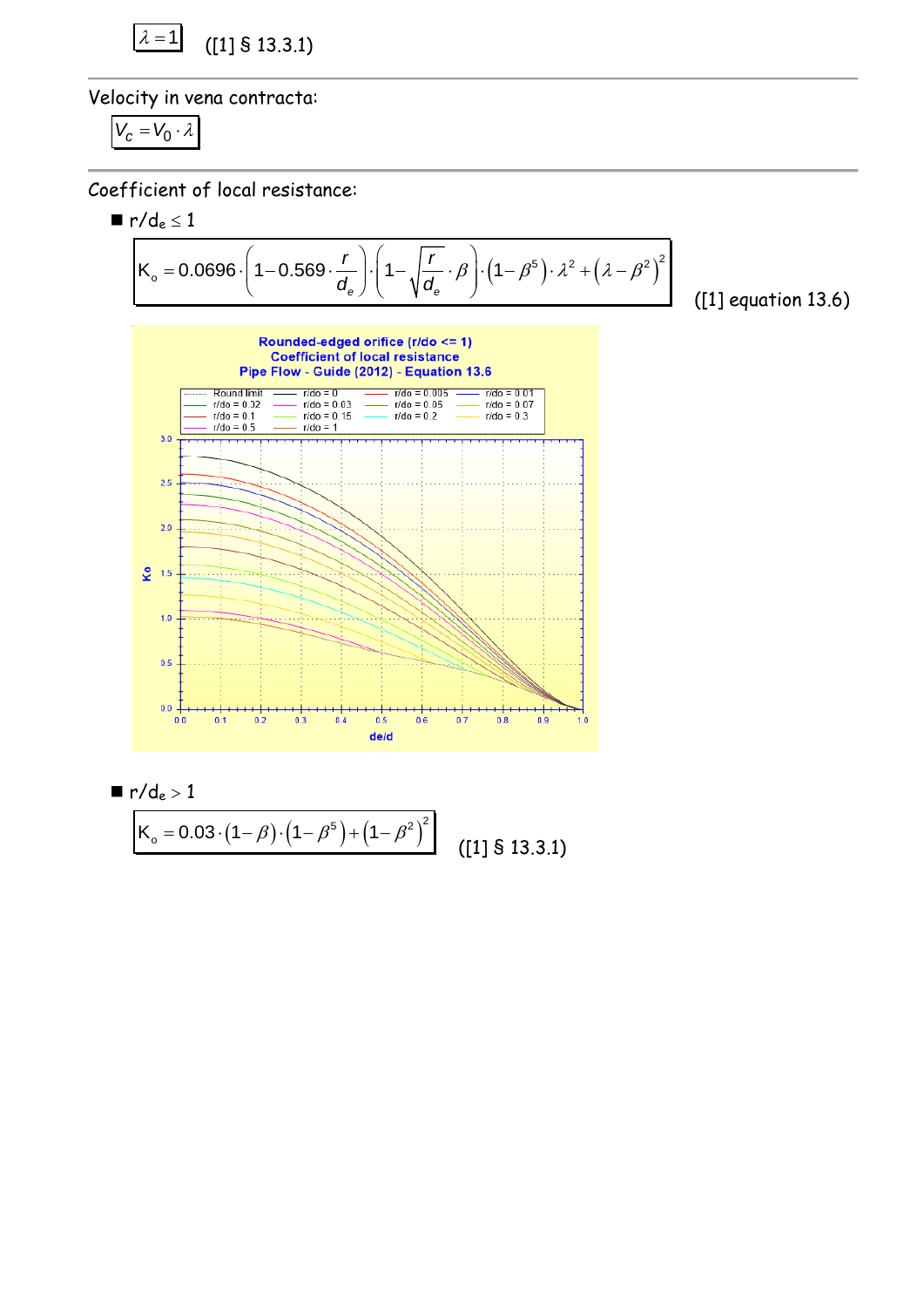

Total pressure loss coefficient (based on the mean pipe velocity):





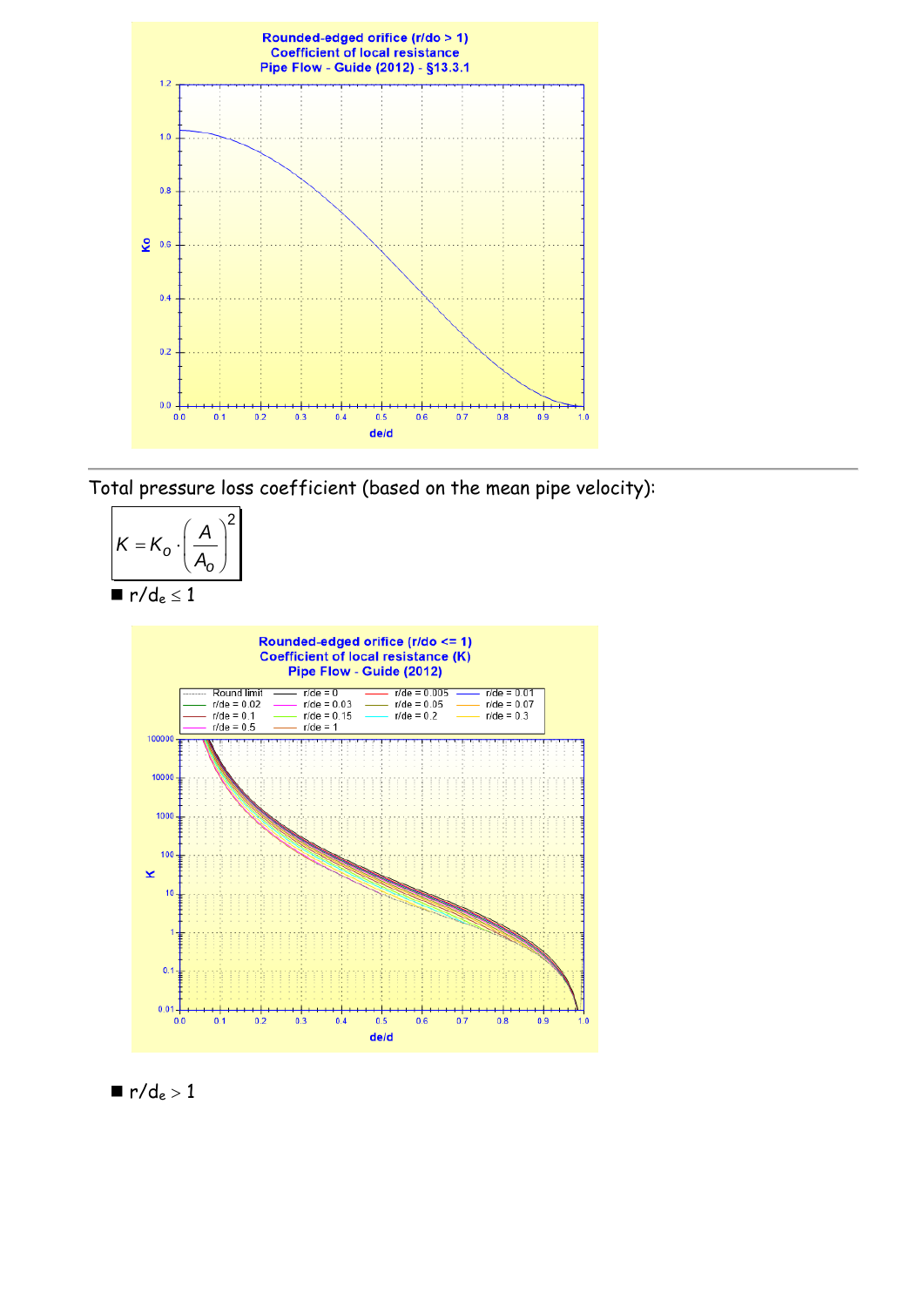

Total pressure loss (Pa):

$$
\Delta P = K \cdot \frac{\rho_m \cdot V^2}{2}
$$

Total head loss of fluid (m):

$$
\Delta H = K \cdot \frac{V^2}{2 \cdot g}
$$

Hydraulic power loss (W):

 $Wh = \Delta P \cdot Q$ 

### **Symbols, Definitions, SI Units:**

- d Internal pipe diameter (m)
- A Pipe cross-sectional area  $(m<sup>2</sup>)$
- d<sup>0</sup> Holes diameter (m)
- $a_0$  Cross-sectional area of one hole  $(m^2)$
- N Holes number ()
- $A_0$  Clear cross-sectional area of the grid  $(m^2)$
- Porosity ()
- d<sup>e</sup> Equivalent section orifice diameter (m)
- $\beta$  Ratio between the diameters of the equivalent section orifice and the pipe ()
- $Q$  Volume flow rate  $(m^3/s)$
- G Mass flow rate (kg/s)
- $V_0$  Mean velocity in holes  $(m/s)$
- V Mean velocity in pipe (m/s)
- NRe<sub>o</sub> Reynolds number in holes ()
- NRe Reynolds number in pipe ()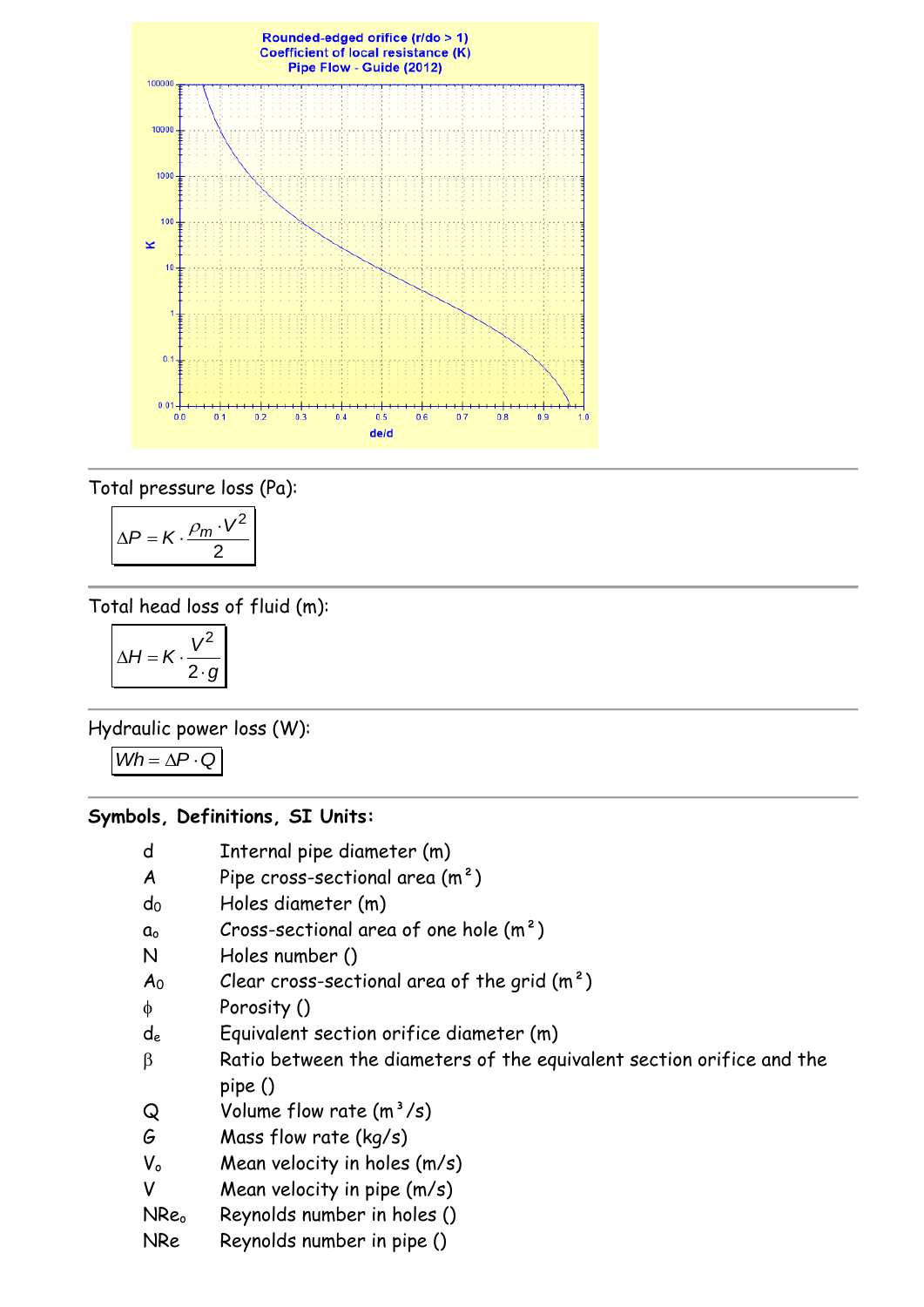| $\lambda$      | Jet velocity ratio ()                                                |
|----------------|----------------------------------------------------------------------|
| r              | Rounding radius (m)                                                  |
| $V_c$          | Mean velocity in vena contracta (m/s)                                |
| $K_{o}$        | Coefficient of local resistance ()                                   |
| K              | Total pressure loss coefficient (based on the mean pipe velocity) () |
| $\Delta P$     | Total pressure loss (Pa)                                             |
| $\Delta H$     | Total head loss of fluid (m)                                         |
| Wh             | Hydraulic power loss (W)                                             |
|                |                                                                      |
| $\rho_{\rm m}$ | Fluid density $(kg/m^3)$                                             |
| $\mathbf v$    | Fluid kinematic viscosity $(m^2/s)$                                  |
|                | Gravitational acceleration $(m/s^2)$                                 |

## **Validity range:**

- turbulent flow regime in holes (NRe $_{\circ}$   $\geq 10^{4})$
- stabilized flow upstream of the grid

### **Example of application:**



# **References:**

[1] Pipe Flow: A Practical and Comprehensive Guide. Donald C. Rennels and Hobart M. Hudson. (2012)